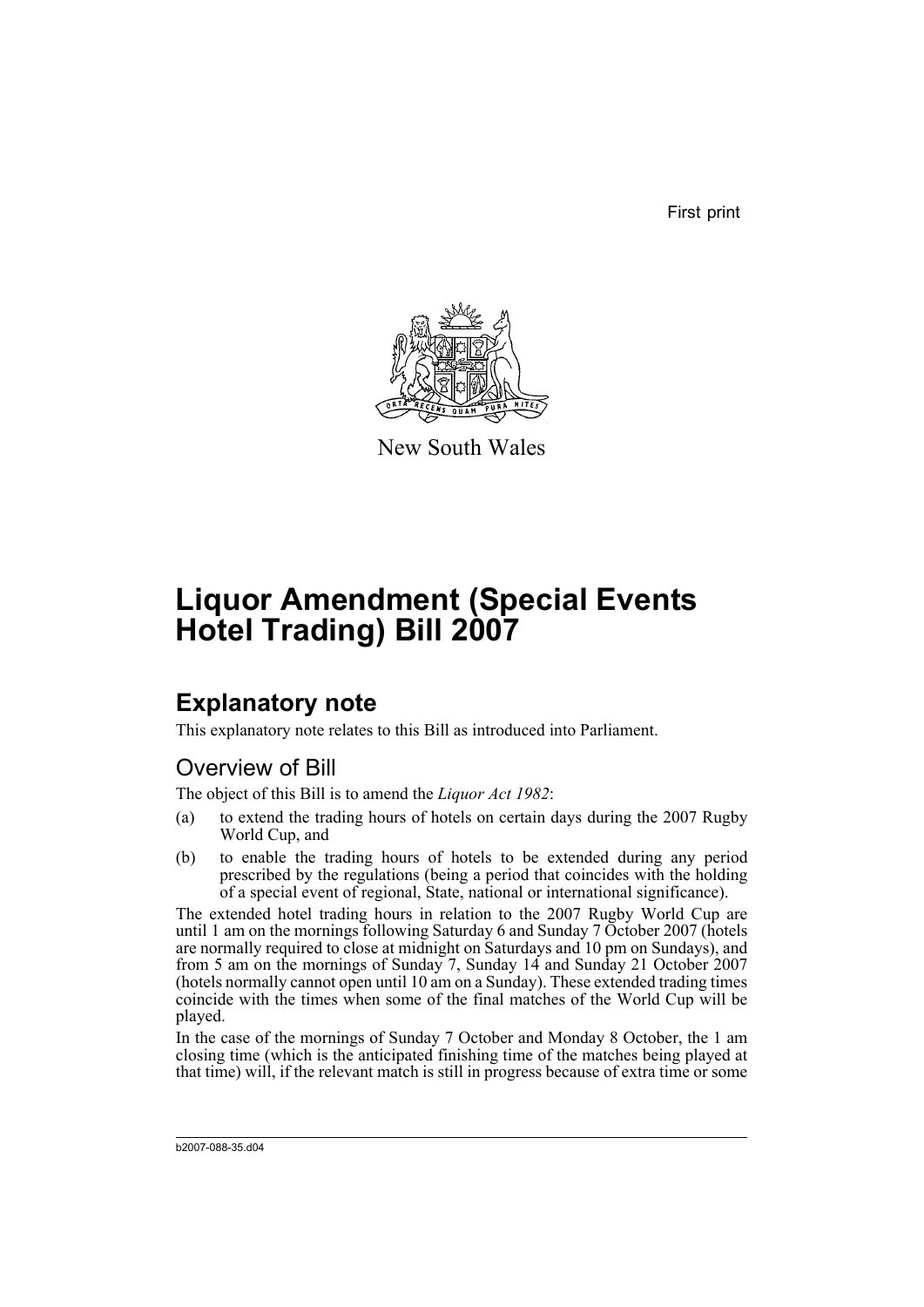Explanatory note

other reason, be extended until the completion of the match. However, any such extended trading past 1 am will only apply if the hotel is actually showing live coverage of the match to its patrons.

The extended hotel trading permitted by the proposed Act, including any period prescribed by the regulations in relation to a special event, will only apply to the sale or supply of liquor for consumption in hotels.

## Outline of provisions

**Clause 1** sets out the name (also called the short title) of the proposed Act.

**Clause 2** provides that the proposed Act commences, or is taken to have commenced, on 6 October 2007.

**Clause 3** is a formal provision that gives effect to the amendment to the *Liquor Act 1982* set out in Schedule 1.

**Clause 4** provides for the repeal of the proposed Act after it commences. Once the amendment has commenced the proposed Act will be spent and section 30 of the *Interpretation Act 1987* provides that the repeal of an amending Act does not affect any amendments made by that Act.

**Schedule 1** amends the *Liquor Act 1982* in the manner described in the above overview.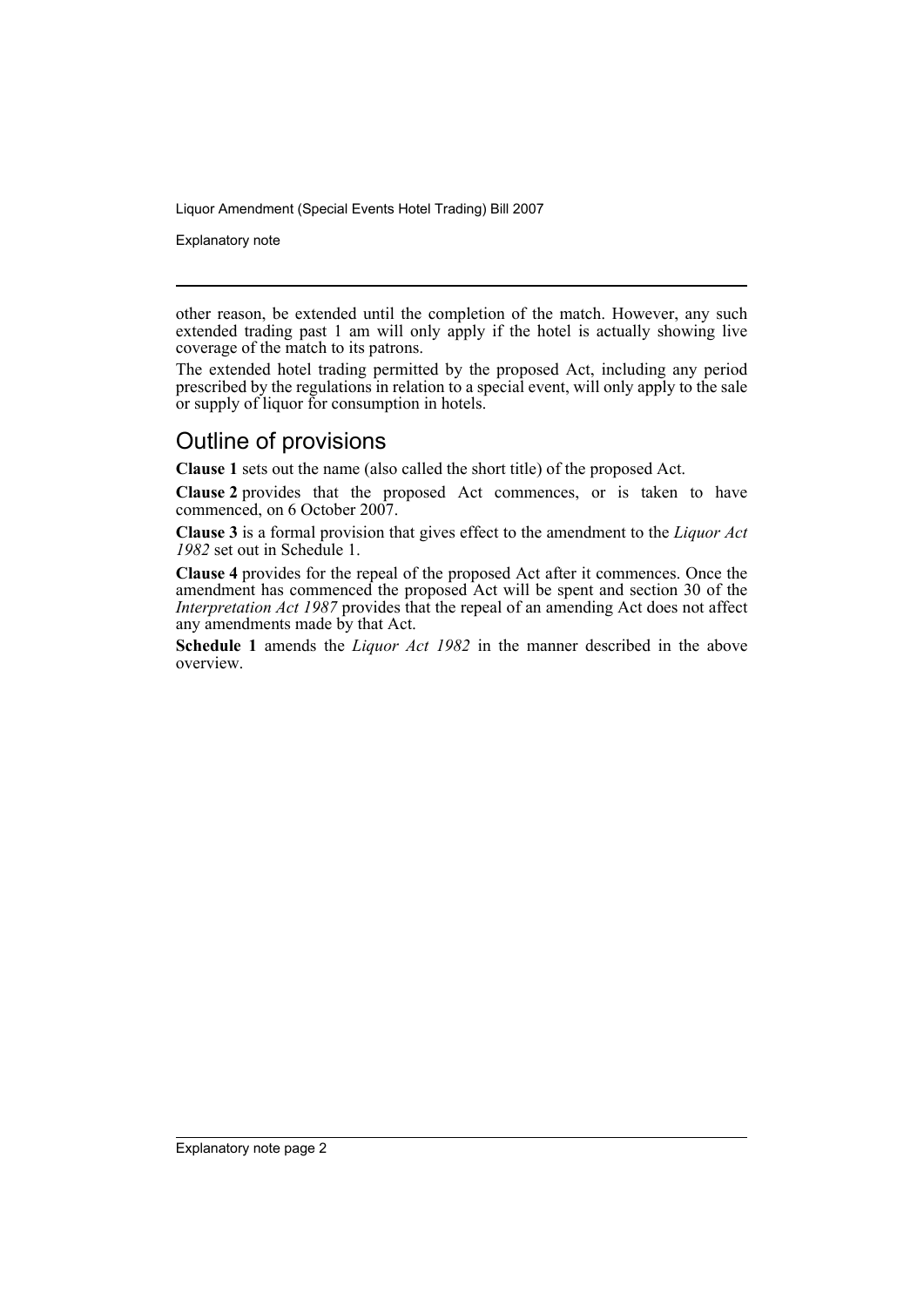First print



New South Wales

# **Liquor Amendment (Special Events Hotel Trading) Bill 2007**

## **Contents**

|                                     | Page |
|-------------------------------------|------|
| Name of Act                         |      |
| Commencement                        |      |
| Amendment of Liquor Act 1982 No 147 | າ    |
| Repeal of Act                       | ◠    |
| Schedule 1 Amendment                |      |
|                                     |      |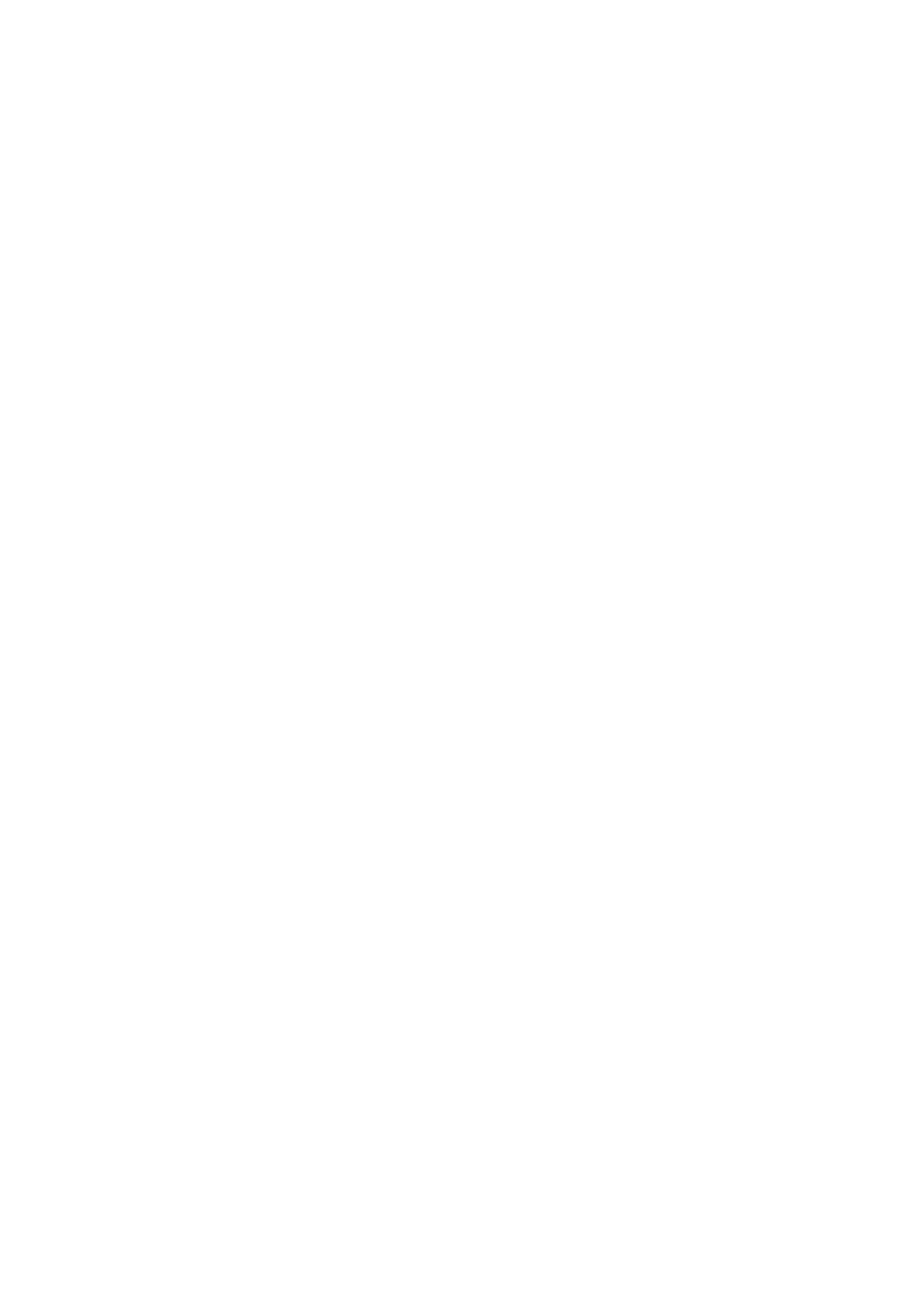

New South Wales

## **Liquor Amendment (Special Events Hotel Trading) Bill 2007**

No , 2007

### **A Bill for**

An Act to amend the *Liquor Act 1982* to extend hotel trading hours on certain dates during the finals of the 2007 Rugby World Cup and to provide for hotel trading hours to be extended when other special events are held.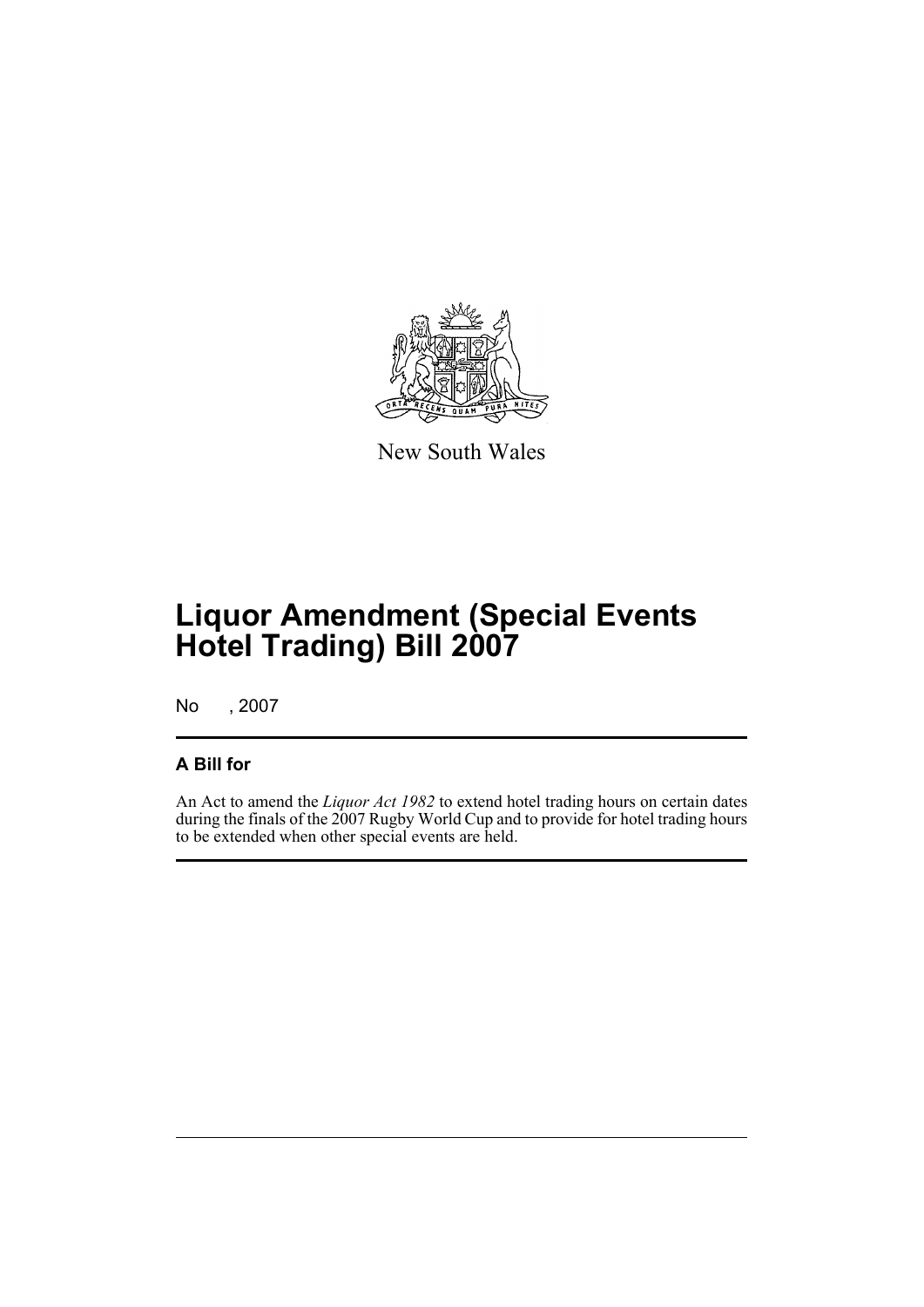<span id="page-5-3"></span><span id="page-5-2"></span><span id="page-5-1"></span><span id="page-5-0"></span>

|              |                      | The Legislature of New South Wales enacts:                                                                                                                | 1                   |
|--------------|----------------------|-----------------------------------------------------------------------------------------------------------------------------------------------------------|---------------------|
| 1            |                      | Name of Act                                                                                                                                               | 2                   |
|              |                      | This Act is the <i>Liquor Amendment (Special Events Hotel Trading)</i><br>Act 2007.                                                                       | 3<br>$\overline{4}$ |
| $\mathbf{2}$ |                      | <b>Commencement</b>                                                                                                                                       | 5                   |
|              |                      | This Act commences, or is taken to have commenced, on 6 October<br>2007.                                                                                  | 6<br>$\overline{7}$ |
| 3            |                      | Amendment of Liquor Act 1982 No 147                                                                                                                       | 8                   |
|              |                      | The <i>Liquor Act 1982</i> is amended as set out in Schedule 1.                                                                                           | 9                   |
| 4            | <b>Repeal of Act</b> |                                                                                                                                                           |                     |
|              | (1)                  | This Act is repealed on the day following:                                                                                                                | 11                  |
|              |                      | the day on which this Act commences, or<br>(a)                                                                                                            | 12                  |
|              |                      | the date of assent,<br>(b)                                                                                                                                | 13                  |
|              |                      | whichever is the later.                                                                                                                                   | 14                  |
|              | (2)                  | The repeal of this Act does not, because of the operation of section 30<br>of the <i>Interpretation Act 1987</i> , affect any amendment made by this Act. | 15<br>16            |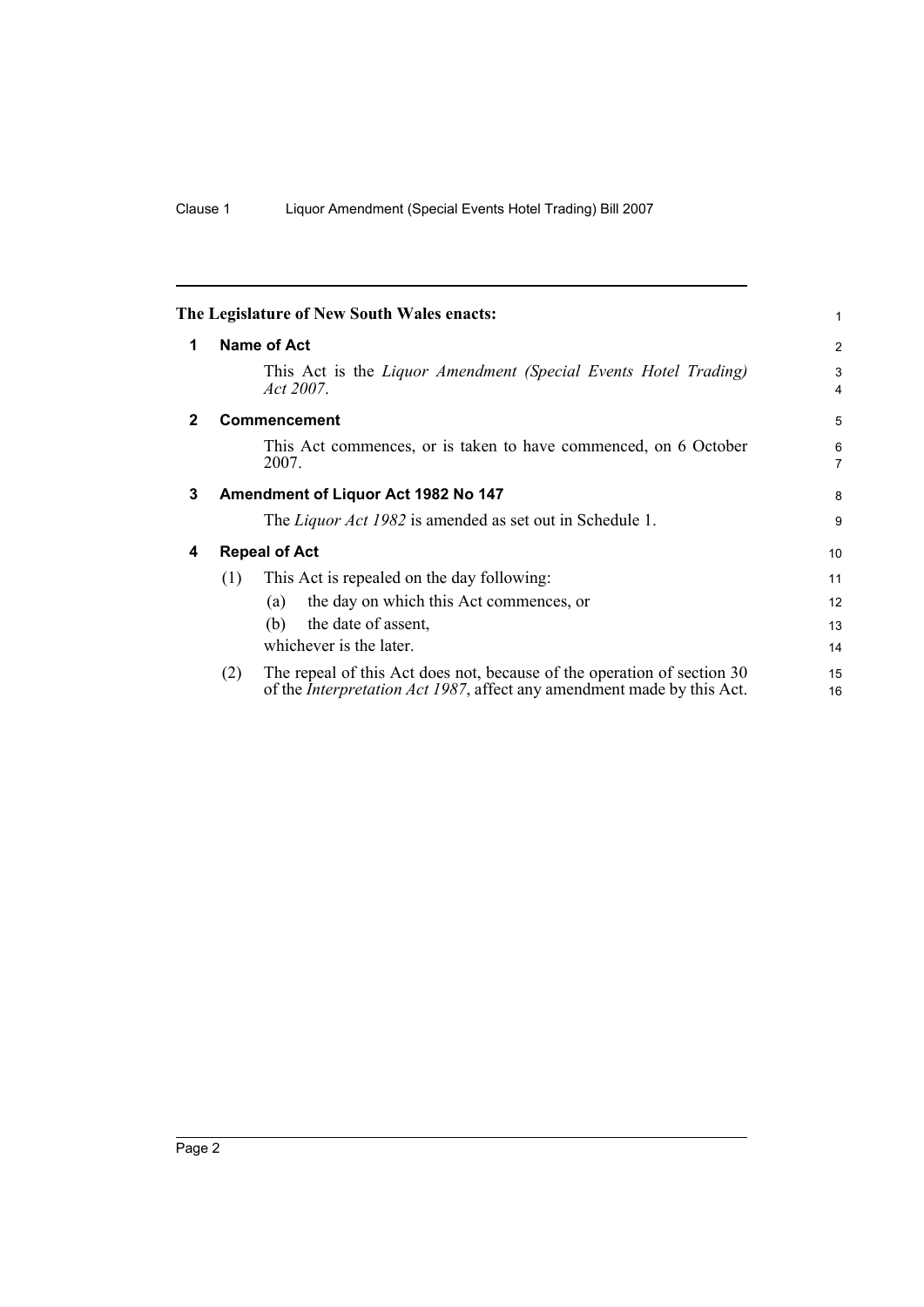Amendment **Amendment** Schedule 1

(Section 3)

1

 $\overline{2}$ 3 4

#### <span id="page-6-0"></span>**Schedule 1 Amendment**

#### **Sections 24A and 24AA**

Omit section 24A. Insert instead:

#### **24A Extended hotel trading hours—2007 Rugby World Cup**

- (1) In addition to the trading hours that apply to the premises to which a hotelier's licence relates, liquor may be sold or supplied on any such premises for consumption on those premises only, and the premises to which a hotelier's licence relates may be kept open for the sale or supply of liquor for consumption on those premises only:
	- (a) from midnight on Saturday 6 October 2007 until 1 am on Sunday 7 October 2007 or until the completion of the first quarter final match of the 2007 Rugby World Cup, whichever is the later, and
	- (b) from 5 am on Sunday 7 October 2007 until 1 am on Monday 8 October 2007 or until the completion of the third quarter final match of the 2007 Rugby World Cup, whichever is the later, and
	- (c) from 5 am on Sunday 14 October 2007 until 10 am on that day, and
	- (d) from 5 am on Sunday 21 October 2007 until 10 am on that day.
- (2) Subsection (1) does not authorise the sale, supply or consumption of liquor on any licensed premises past 1 am on Sunday 7 October 2007, or past 1 am on Monday 8 October 2007, until the completion of the respective quarter final match of the 2007 Rugby World Cup unless patrons have access to live coverage of the match by means of a device (such as a television or projector screen) located on the premises and provided by or on behalf of the licensee.
- (3) Subsection (1) does not authorise the sale, supply or consumption of liquor on any licensed premises contrary to a restriction or prohibition that:
	- (a) relates to the times when the premises are authorised to trade, and
	- (b) has been imposed under this Act (otherwise than under section 24) or any other law.

Page 3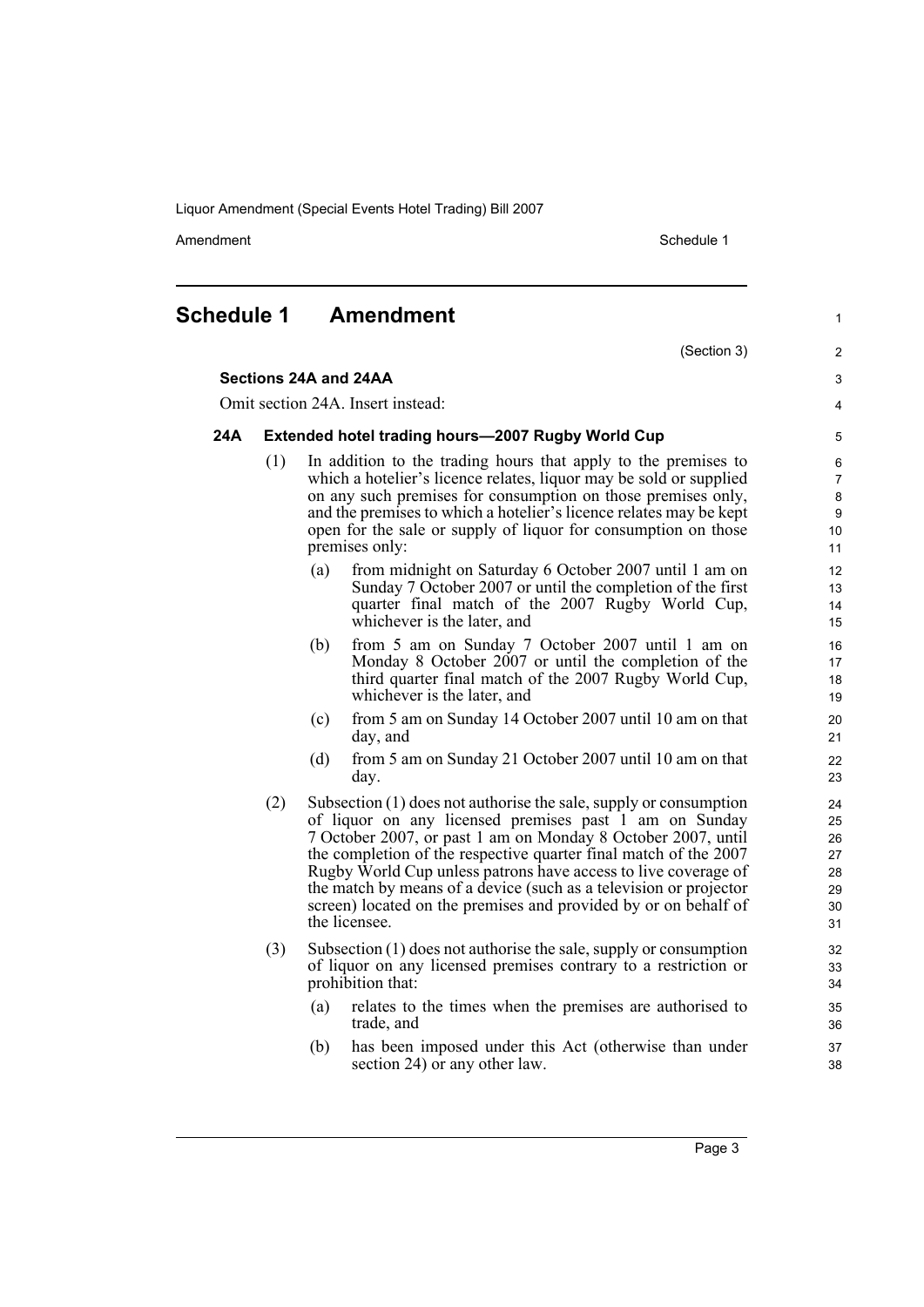Schedule 1 Amendment

|      | (4) | However, subsection (1) does not restrict the sale or supply of<br>liquor on premises to which a hotelier's licence relates, whether<br>for consumption on or away from those premises, at such times<br>as are otherwise authorised under this Act. | 1<br>$\overline{\mathbf{c}}$<br>3<br>4 |
|------|-----|------------------------------------------------------------------------------------------------------------------------------------------------------------------------------------------------------------------------------------------------------|----------------------------------------|
| 24AA |     | <b>Extended hotel trading hours-special events</b>                                                                                                                                                                                                   | 5                                      |
|      | (1) | In addition to the trading hours that apply to the premises to<br>which a hotelier's licence relates:                                                                                                                                                | 6<br>7                                 |
|      |     | liquor may be sold or supplied on any such premises for<br>(a)<br>consumption on those premises only, and                                                                                                                                            | 8<br>9                                 |
|      |     | (b)<br>the premises to which a hotelier's licence relates may be<br>kept open for the sale or supply of liquor for consumption<br>on those premises only,                                                                                            | 10<br>11<br>12                         |
|      |     | during any period prescribed by the regulations for the purposes<br>of this section.                                                                                                                                                                 | 13<br>14                               |
|      | (2) | Any such period may be prescribed only in relation to a specified<br>day on which a special event is to be held or that immediately<br>follows the day on which a special event is held.                                                             | 15<br>16<br>17                         |
|      | (3) | For the purposes of subsection $(2)$ , special event means an event<br>that the Minister considers to be of regional, State, national or<br>international significance.                                                                              | 18<br>19<br>20                         |
|      | (4) | A regulation under this section may apply to a specified class of<br>hotel. Without limitation, any such class of hotel may be<br>specified by reference to hotels that are located in a particular<br>area (however described).                     | 21<br>22<br>23<br>24                   |
|      | (5) | Subsection (1) does not authorise the sale, supply or consumption<br>of liquor on any licensed premises contrary to a restriction or<br>prohibition that:                                                                                            | 25<br>26<br>27                         |
|      |     | relates to the times when the premises are authorised to<br>(a)<br>trade, and                                                                                                                                                                        | 28<br>29                               |
|      |     | has been imposed under this Act (otherwise than under<br>(b)<br>section 24) or any other law.                                                                                                                                                        | 30<br>31                               |
|      |     |                                                                                                                                                                                                                                                      |                                        |